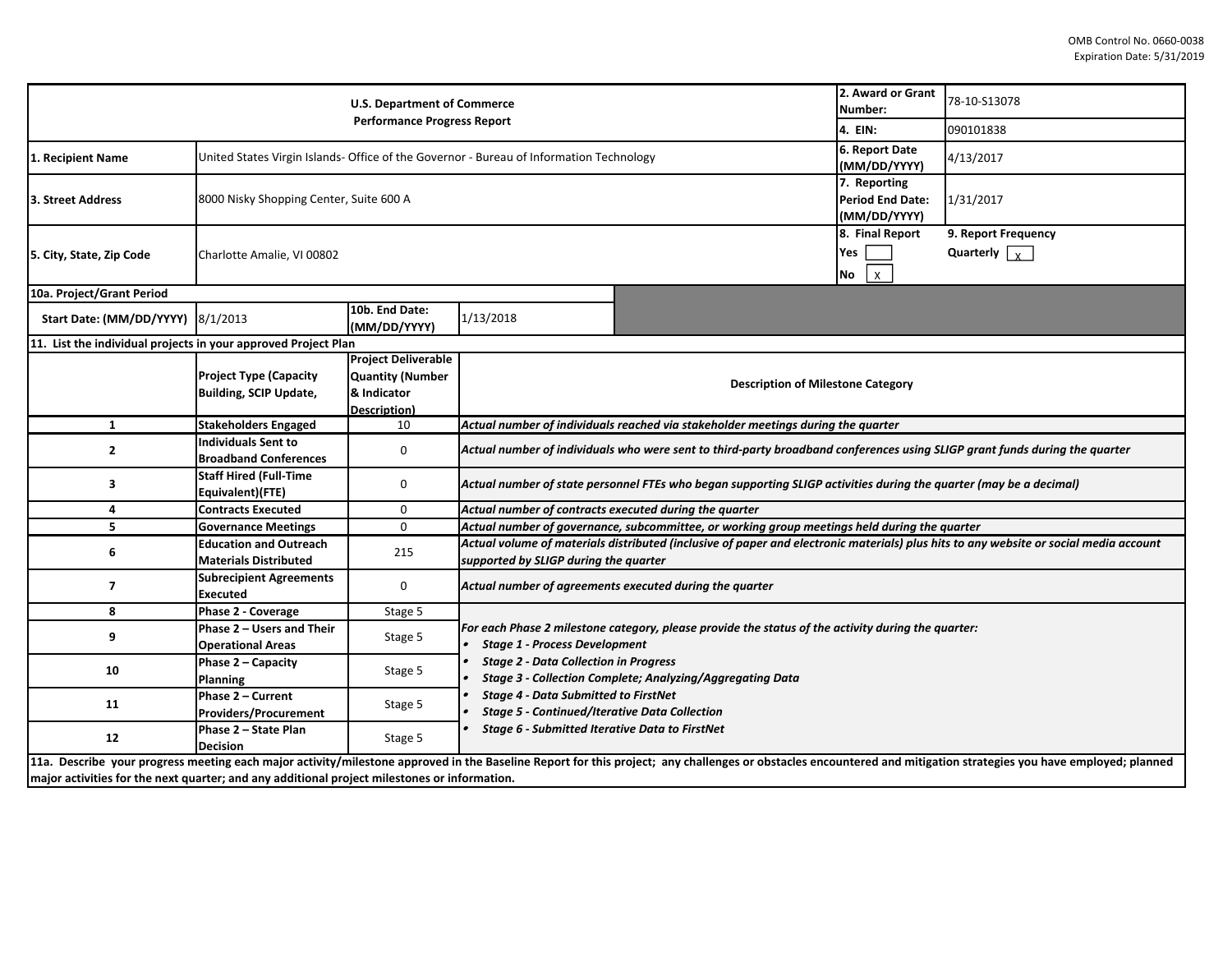OMB Control No. 0660‐0038Expiration Date: 5/31/2019

**Milestone Activities:** 

‐ Submitted official request for additional funding through the NTIA. ‐ FirstNetVI collaborated on a Video Surveillance System assessment project that involves public safety stakeholders from both the public and private sectors. ‐ Distributed FirstNetVI 2017 Quarter 1 Newsletter to over 100 stakeholders. ‐ Notified stakeholders of the March 30th, AT&T contract award via email and social media. **Other activities:** 

‐ Participated in monthly FirstNet Regional Meetings.

‐ Participated in SLIGP Quarterly Meetings.

**Planned Major activities for next quarter:** 

**‐** Expand governance body to include non‐profit organizations, as well as other public safety agencies.

Schedule a minimum of three (3) Education and Outreach events.

‐ Host State Plan advisory group meeting.

‐ Schedule Executuve Consultation meeting.

**11b. If the project team anticipates requesting any changes to the approved Baseline Report in the next quarter, describe those below. Note that any substantive changes to the Baseline Report must be approved by the Department of Commerce before implementation.** 

No additional request for change is anticipated at this time. A revised baseline/expenditure plan was submitted to the SLIGP team in quarter ending 6/30/2015.

## **11c. Provide any other information that would be useful to NTIA as it assesses this project's progress.**

Director Riddick (SWIC) met with inactive board members to discuss path forward in efforts to reinvigorate the governing board. Utilizing the Initiative Working Group (IWG) remains a major focus for our FirstNet outreach efforts. FirstNetVI is focused on preparations for the second round of consultations.

**11d. Describe any success stories or best practices you have identified. Please be as specific as possible.**

Maintaining relationships with established stakeholders and providing periodic updates on project efforts. Engaging stakeholders to take lead roles in IWG has been helpful to the success of our local efforts.

**12. Personnel** 

**12a. If the project is not fully staffed, describe how any lack of staffing may impact the project's time line and when the project will be fully staffed.**

The 2015 grant extension coupled with the modified budget has revealed that budgetary constraints that are significantly impacting the projects progress. Financial assessment conducted in December 2016 revealed that SLIGP funds for personnel services and fringes will be exhausted by late July 2016. Consideration for any available funding is being requested of NTIA in order to fulfill our staffing requirement throughout the term of the performance period.

|                          |      | 12b. Staffing Table - Please include all staff that have contributed time to the project. Please do not remove individuals from this table. |                                                                                                                                           |
|--------------------------|------|---------------------------------------------------------------------------------------------------------------------------------------------|-------------------------------------------------------------------------------------------------------------------------------------------|
| Job Title                | FTE% | Project (s) Assigned                                                                                                                        | Change                                                                                                                                    |
| Program Manager 1        |      | Program Management of SLIGP Grant as delineated above in 12a                                                                                | Resigned January 2016                                                                                                                     |
| Program Manager 2<br>100 |      | Program Management of SLIGP Grant as delineated above in 12a                                                                                | No Change                                                                                                                                 |
| <b>Financial Manager</b> |      | Provide financial management for SLIGP grant (unfunded)                                                                                     | Hasina Harris is BIT's new financial manager<br>as of May 2016. Mrs. Harris will provide<br>support for SLIGP.                            |
| <b>SPOC</b>              |      | Provide SLIGP grant (unfunded)                                                                                                              | Angelo Riddick has been appointed BIT's<br>Director/CIO as of November 2016, and was<br>officially designated as SPOC by the<br>Governor. |